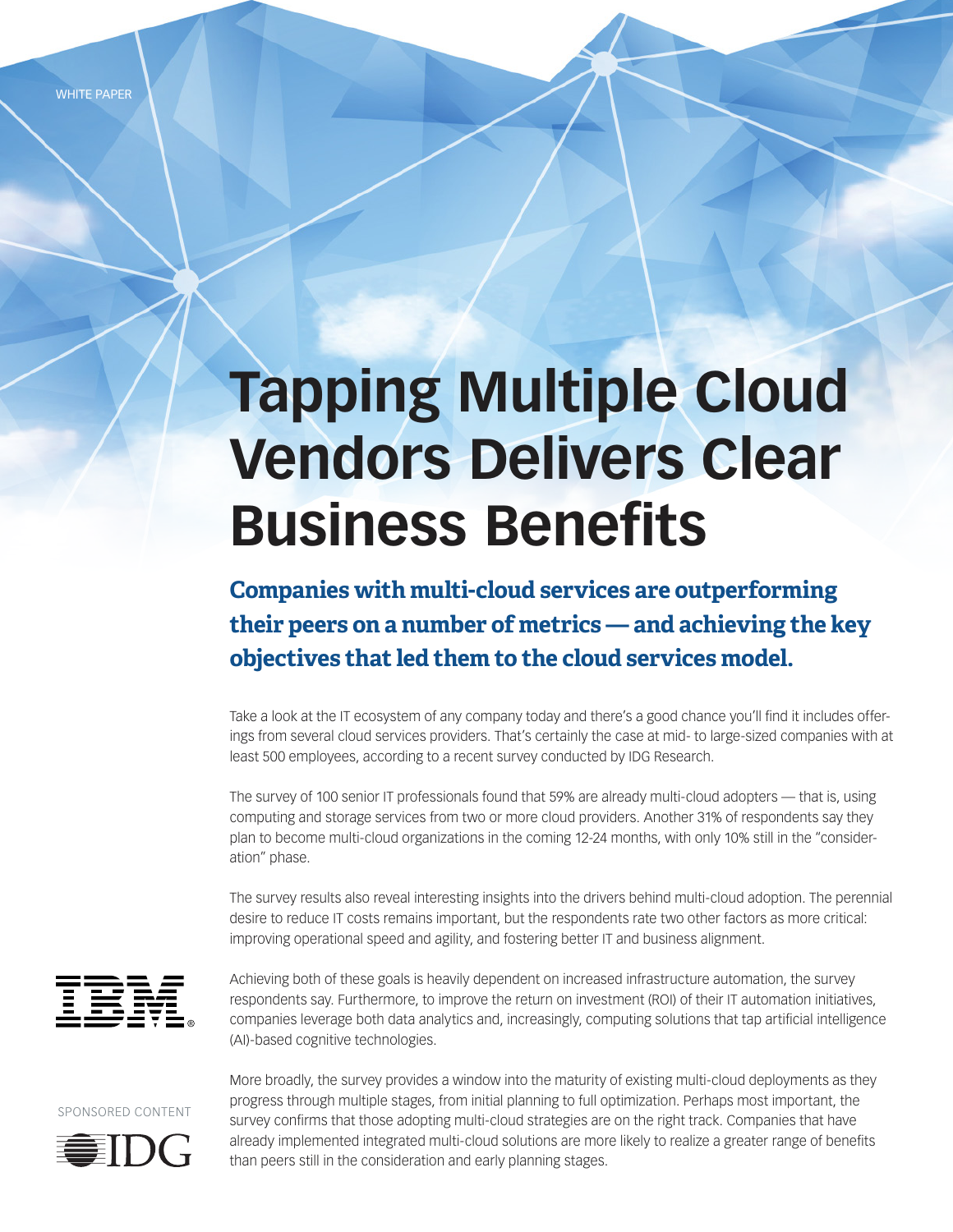## **A Variety of Multi-cloud Initiatives Requires Multiple Approaches**

Although nearly 60% of the surveyed organizations have already deployed integrated multi-cloud solutions, the maturity of those deployments varies considerably. To shed light on these differences, the survey asked respondents where they fell on a 5-stage multi-cloud lifeycle.\*

A large majority of the multi-cloud projects were categorized as one of the first three stages of deployment:

- **62**% Plan and Design (understanding which cloud solutions to leverage for the most success)
- **79**% Build and Provision (orchestrating deployments to keep up with shifts in application demand and consumption)
- **60**% Migration (transitioning workloads to the cloud in a controlled, efficient, and minimally disruptive manner)

Comparatively few of the multi-cloud initiatives have reached the top two levels of the cycle:

- **29%** Monitoring and Management (capturing and managing data about the cloud deployments' costs, efficiencies, performance, etc.)
- **22**% Optimization (optimizing cloud usage and spend to improve business results)

When asked which of the five deployment stages they find the most challenging, 37% of respondents indicated the Build and Provision phase. While that finding may seem surprising, it likely reflects, in part, the fact that more of the respondents currently have deployments at this stage than at any other. In addition, the actual challenges of building and provisioning a multi-cloud environment are far from trivial.

Respondents also report more-granular challenges when deploying and managing workloads in multi-cloud environments. Topping the challenges list: the adaption of IT processes to work with dynamic demand. However, respondents noted additional multi-cloud challenges, including providing financial transparency to line-of-business (LOB) managers and managing data created by the multi-cloud environment, as shown in Figure 1.

#### FIGURE 1. **Top Challenges Associated with Multi-Cloud Services**

*Q: What are your organization's specific challenges with respect to deploying and managing workloads in a multi-cloud environment? (Select Five)* SOURCE: IDG Research

- 37% Adapting IT processes to work with dynamic demand
- 32% Providing financial transparency to line of business leaders
- 31% Managing data created by the multi-cloud environment
- 29% Managing cloud deployments with minimal disruption to business operations
- 29% Ensuring compliance/governance of IT processes
- 27% Gaining visibility into IT assets across your entire environment
- 27% Shadow IT (unknown IT spend on public cloud)
- **26%** Managing the complexity of workload dependencies
- 25% IT skills gaps
- 25% Cultural change management
- 25% Managing security in the cloud environment
- 24% Ensuring scalability/flexibility to react to shifts in IT demand and consumption
- 21% Adapting to agile/DevOps driven IT consumption
- 19% Optimizing workloads for reliability/availability

**Companies that have already implemented integrated multicloud solutions are more likely to realize a greater range of benefits than peers still in the consideration and early planning stages.**

\*Because different cloud projects within the same company may be at different stages, the percentages total more

than 100%.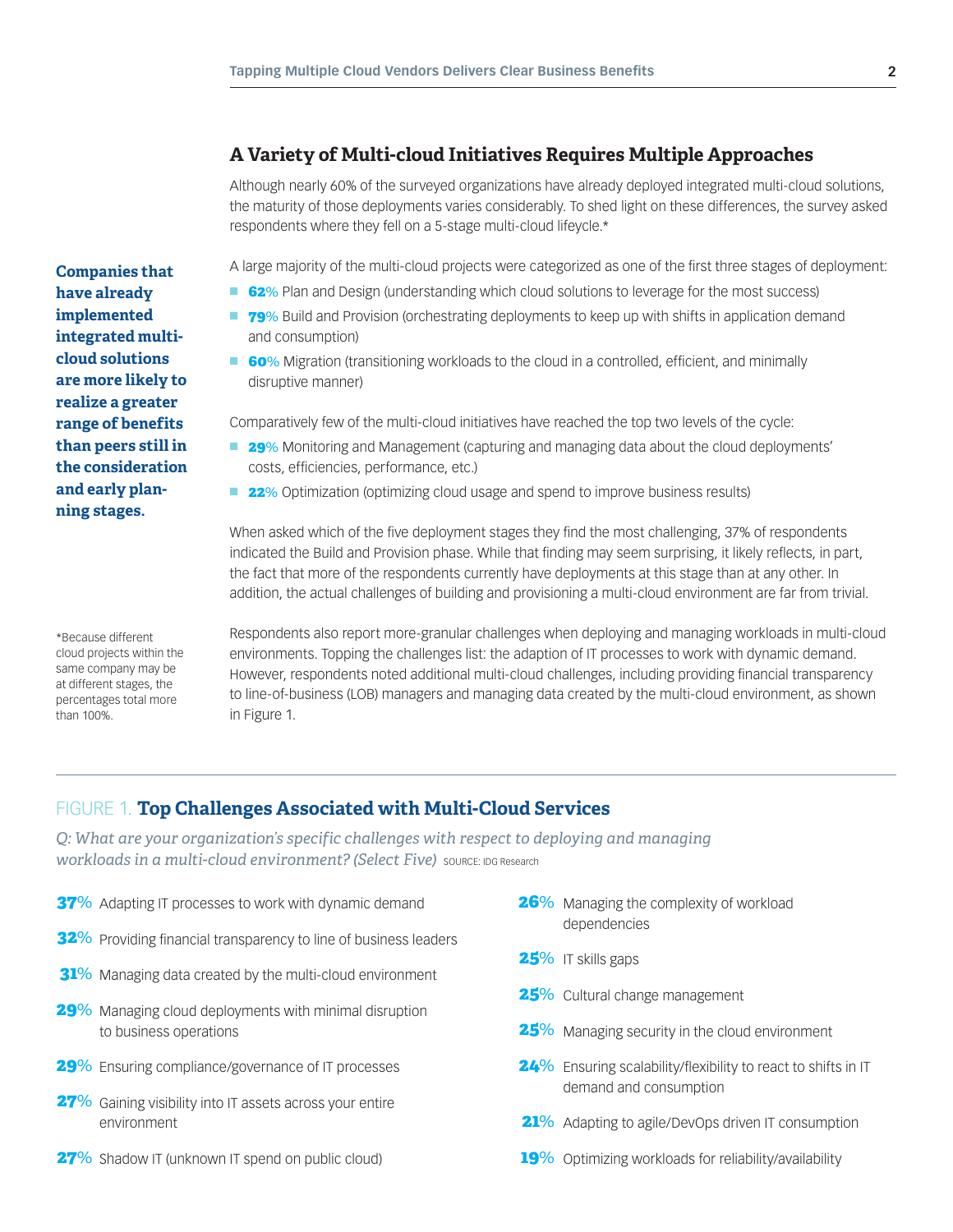## **Top multi-cloud benefits: Closer alignment with LOBs and faster application development**

Predictably, as growing numbers of organizations build out multi-cloud ecosystems today, reducing IT costs remains a core driver behind their efforts. But cost savings doesn't even crack the top-three multi-cloud drivers cited by respondents (Figure 2). Leading the list: using multi-cloud deployments to help align IT with an organization's core business objectives. Close behind: increasing the speed of application development.

## FIGURE 2. **Primary Motivations for Moving to a Multi-Cloud Strategy**

*Q*: What are your organization's primary motivations for moving to a multi-cloud strategy? source: IDG Research

| 45% Aligning IT with core business objectives               | 36% Improving data/application availability                                |
|-------------------------------------------------------------|----------------------------------------------------------------------------|
| 42% Increasing the speed of application deployment          | <b>36%</b> Improving operational efficiency/cost savings                   |
| 37% Improving user experience with choice and flexibility   | 25% Improving competitive advantage                                        |
| 36% Improving agility to react to changing business demands | 25% Spreading risk across multiple providers<br>(faster disaster recovery) |

The reasons are logical. In short, by relying on cloud service providers to handle tasks such as infrastructure deployments, maintenance, management, and security, organizations remove those burdens from their IT departments. IT professionals can then spend more time on strategic tasks, the survey respondents report.

**The top-rated benefit, better IT and LOB alignment, is also the top motivation for moving to multi-cloud.** 

This directly reflects the needs of IT: more than one-third (38%) of respondents say they are too busy managing infrastructure to spend time on innovative and strategic projects. Another 33% say they could allocate some time to such critical projects, but not as much as they would like.

Importantly, the benefits associated with multi-cloud deployments align quite well with the drivers that catalyze their multi-cloud initiatives in the first place. The top-rated benefit, better IT and LOB alignment, is also the top motivation for moving to multi-cloud. Likewise, the ability to get applications up and running quickly (rated #2 benefit) is the second highest multi-cloud driver.

As for cost reduction, it remains an important objective even if it isn't the primary goal. Here also, the benefits match well with the initial driver. On average, respondents reduce their IT costs by 11% with multicloud IT environments.

## **Automation is a key enabler, with AI fast emerging**

Ultimately, many of the benefits associated with multi-cloud deployments – from faster operations to reduced costs – rely on automating core IT processes. The survey indicates that most companies are making great strides in their automation initiatives. For example:

- **95**% of respondents say many of their day-to-day infrastructure operations such as incident management, change and request tasks, and preventative maintenance are already fully or partially automated
- **80**% of respondents say they have fully or partially automated infrastructure provisioning, orchestration, and/or deployment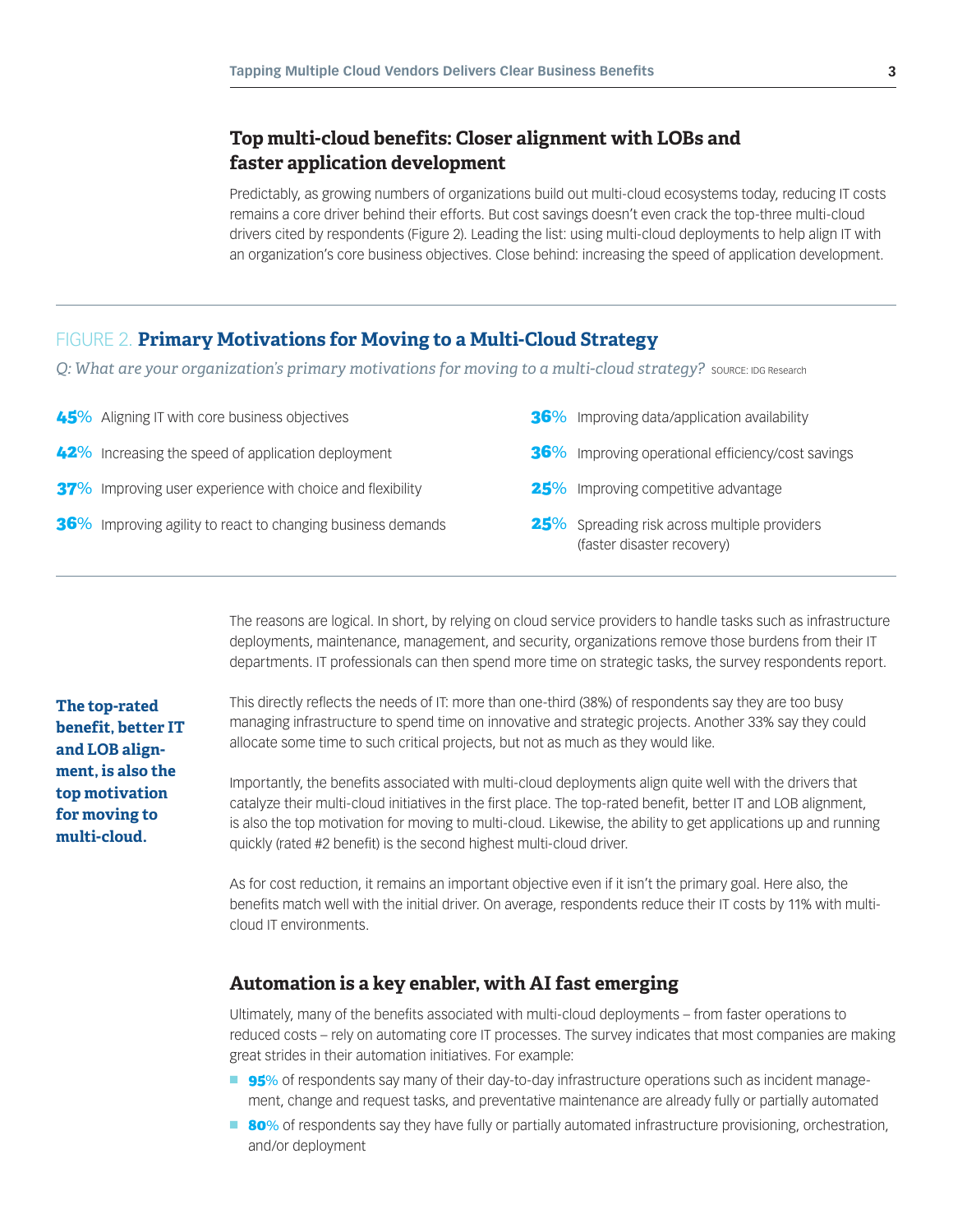#### **IBM Services**

Our mission is to help enterprises in their digital transformation by providing infrastructure and technology support services that enable business innovation through infrastructure transformation. Through a continuum of design, build, migrate, manage and optimize solutions, IBM Services helps enterprises minimize costs, increase flexibility and improve workload agility to accelerate your journey to cloud regardless of provider or destination.

At IBM, we see organizations driving down three paths towards IT transformation:

- **n Migrate and Modernize:** To take advantage of the increased agility cloud provides, you have to get there first. IDG found that 60% of organizations are migrating to the cloud today. Equally important is the need to modernize traditional legacy applications for the cloud.
- n **Integrate, Manage, and Optimize:** Integrating existing infrastructure and applications with cloud can create IT stability and optimize your day-to-day operations – giving you more time for innovation.
- **Enable Cloud Native:** Creating business value through IT innovation is driven by successful cloud adoption. Leveraging cloud services from multiple vendors can further increase your speed to market and drive the creation of new business models.



#### **Visit our website to learn more about how IBM can help you on your journey to cloud: <http://ibm.biz/BdYdCr>**

With increased IT automation a near-universal goal, it's no surprise find that organizations are pursuing a number of strategies to improve the ROI of their automation investments. The top way to do so is by leveraging analytics. This was rated as a critical or very important objective by 90% of the survey respondents. Sophisticated analytics can not only help organizations identify which processes to automate, but also help measure the effectiveness of any automation efforts.

Interestingly, almost as many of the respondents (83%) say they are hoping to improve the ROI of their IT automation by experimenting with AI-based technologies. These technologies include machine learning, pattern recognition, and natural language processing, among others.

Only 19% of the respondents say they are currently using AI in production environments, but 15% are in piloting/testing stages, and 64% are considering or evaluating the use of AI for this purpose.

### **Lagging in multi-cloud adoption means lagging in business benefits**

As suggested by the 5-stage multi-cloud lifecycle and the relatively small percentages of organizations that have reached the final two stages, the transition to optimized multi-cloud environments is a gradual, and sometimes challenging, process. That said, the IDG survey results also make clear that the journey is worth the effort.

**Through a continuum of design, build, migrate, manage, and optimize solutions, IBM Services helps enterprises minimize costs, increase flexibility, and improve workload agility to accelerate your journey to cloud regardless of provider or destination.**